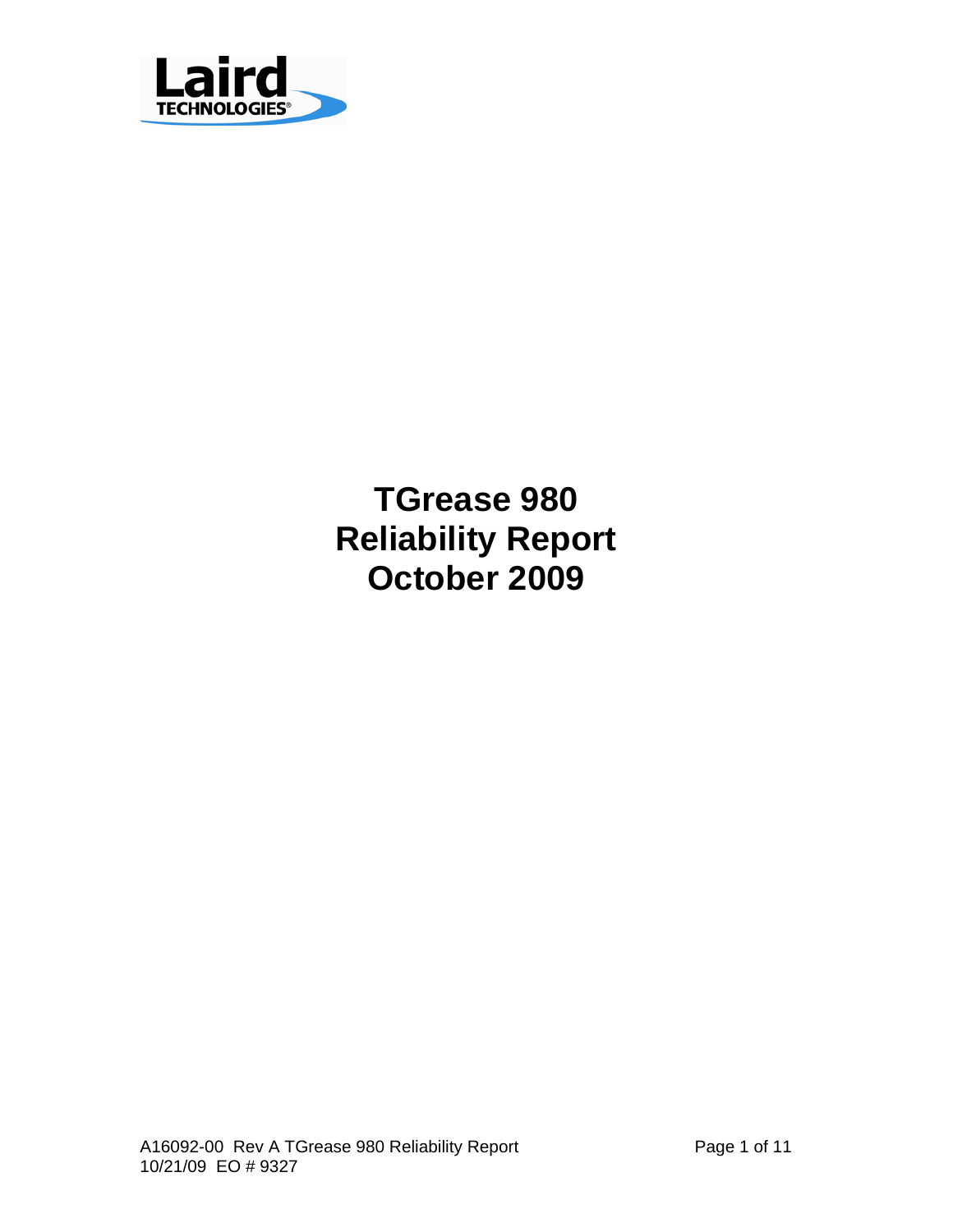

| <b>Contents</b>  |                        |
|------------------|------------------------|
| <b>Section 1</b> | <b>Overview</b>        |
| <b>Section 2</b> | <b>Thermal Bake</b>    |
| <b>Section 3</b> | <b>HAST</b>            |
| <b>Section 4</b> | <b>Thermal Shock</b>   |
| <b>Section 5</b> | <b>Thermal Cycling</b> |
| <b>Section 6</b> | <b>Conclusion</b>      |
| <b>Appendix</b>  |                        |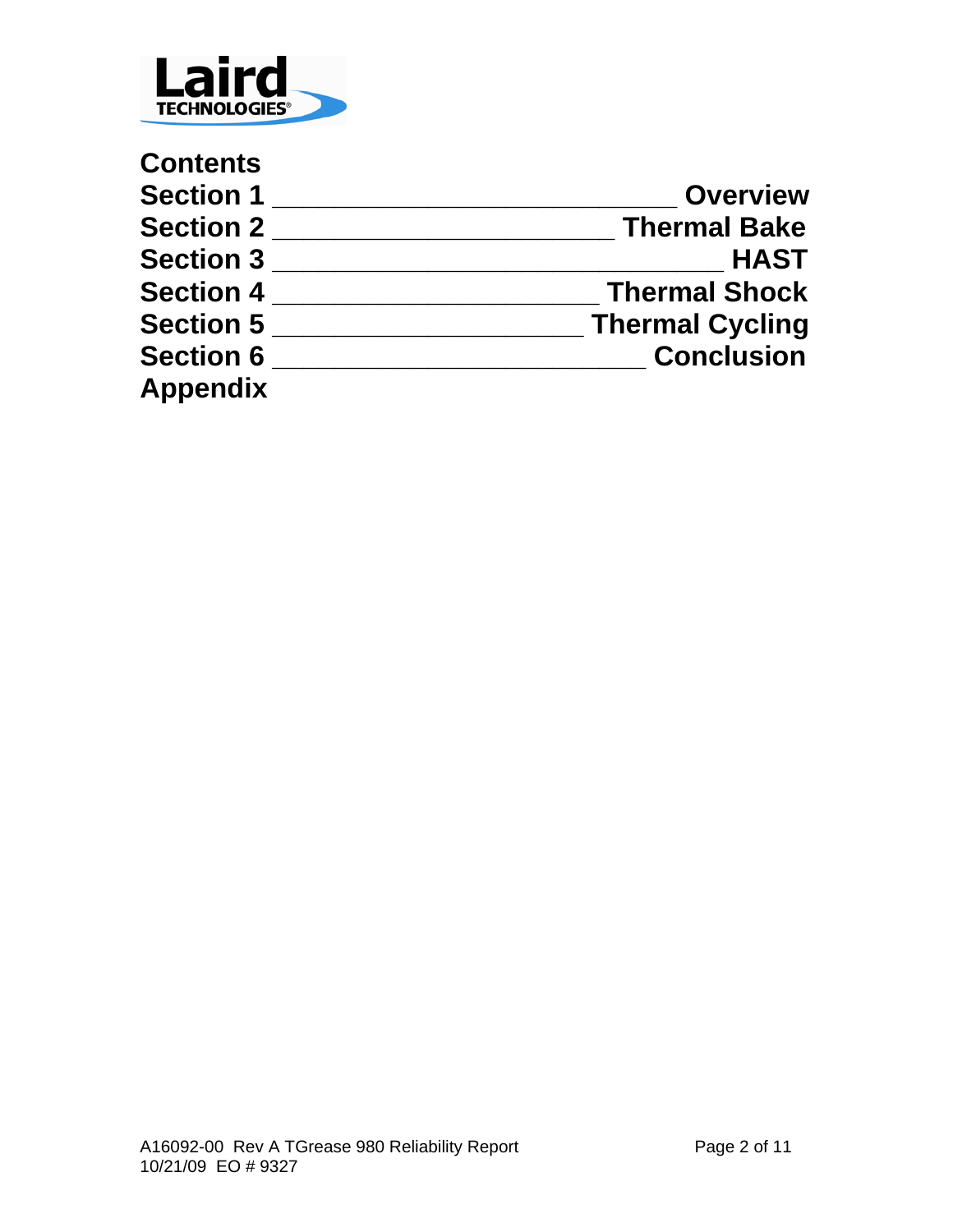

### **Section: 1 Overview**

**Purpose:** To test the reliability of TGrease 980 as well as confirm that the thermal resistance of TGrease 980 does not degrade as a result of thermal cycling, high temperature baking, or baking in a high humidity environment.

### **Reliability is defined as:**

1. The ability of an item to perform a required function under stated conditions for a specified period of time.

2. The probability that a functional unit will perform its required function for a specified interval under stated conditions.

The required function of TGrease 980 is to transfer heat from a hot component to a heat dissipating device. Its functionality is measured by testing its thermal resistance. The thermal resistance range that defines the functionality of the TGrease 980 is 0.005°Cin2/W to 0.015°Cin2/W at 50psi as measured by modified ASTM D5470.

### **Conditions:**

Thermal bake 150°C for 2000 hours Thermal bake 125°C for 2000 hours Environmental chamber 85°C and 85% relative humidity for 2000 hours Thermal Shock -55°C to 125°C for 2000 cycles Power cycling 120°C to 25°C for 4000 cycles

After each 250 hour/cycle interval, sample disks from each condition were evaluated for thermal resistance.

Lot used for reliability evaluation is 3-041609-01.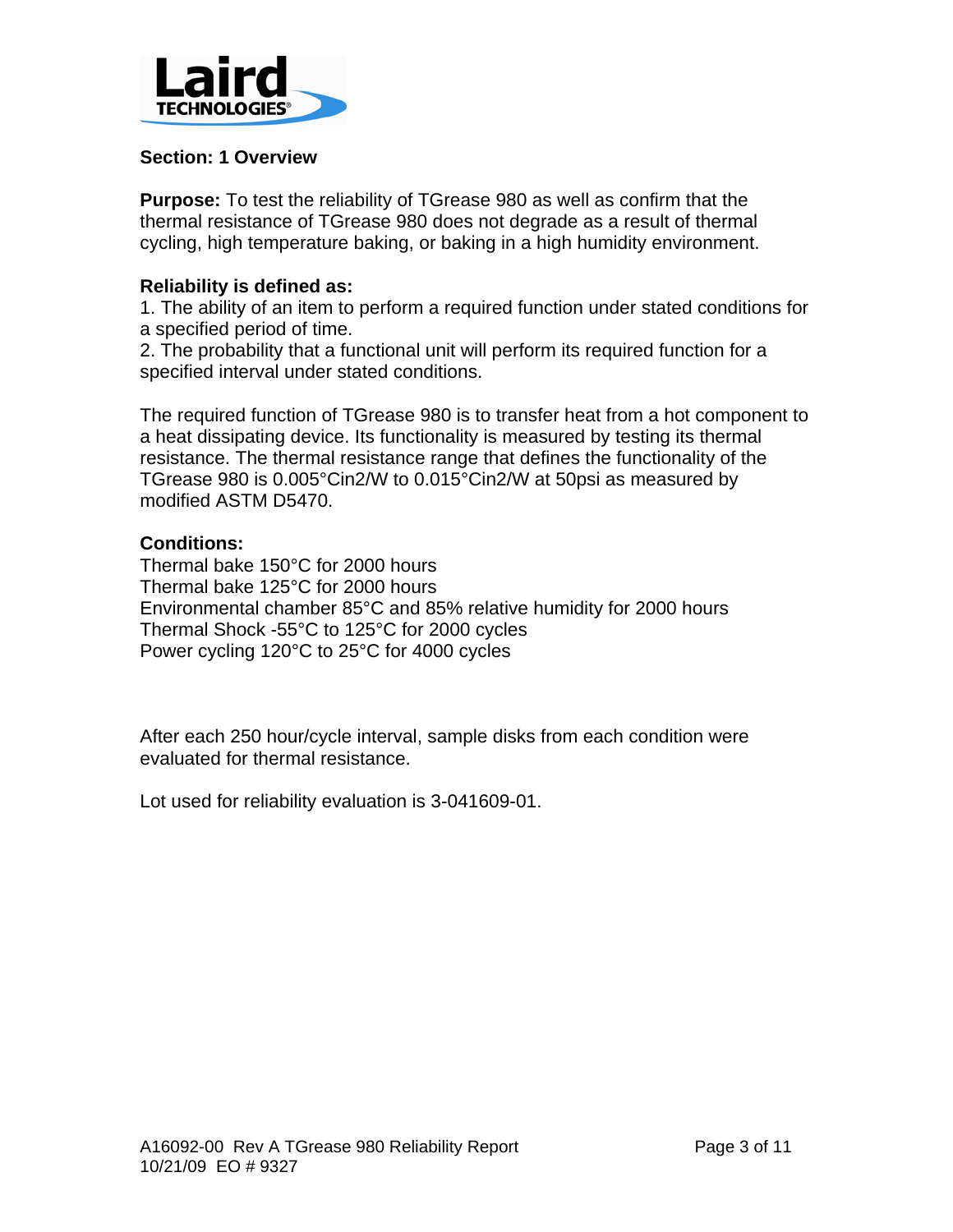

## **Section: 2 Thermal Bake**

TEST #1 – ASTM D5470 in application – simulated by placing material between disks

- The thermal bake samples were tested for thermal resistance using a modified ASTM D5470 prior to bake conditions, every 250 hrs, and after bake conditions were completed (2000 hrs).
- During testing and bake conditions, the samples were maintained between two round aluminum disks measuring one square inch in surface area.
- During bake conditions (125°C and 150°C), clamps were used to hold a constant pressure on the sample.
- See Appendix: Picture 1-4

Results:



### **% Change in Thermal Reisistance Vs. Time**

The thermal bake after 2000 hours at 125 and 150°C shows a decrease in thermal resistance resulting in better overall thermal performance.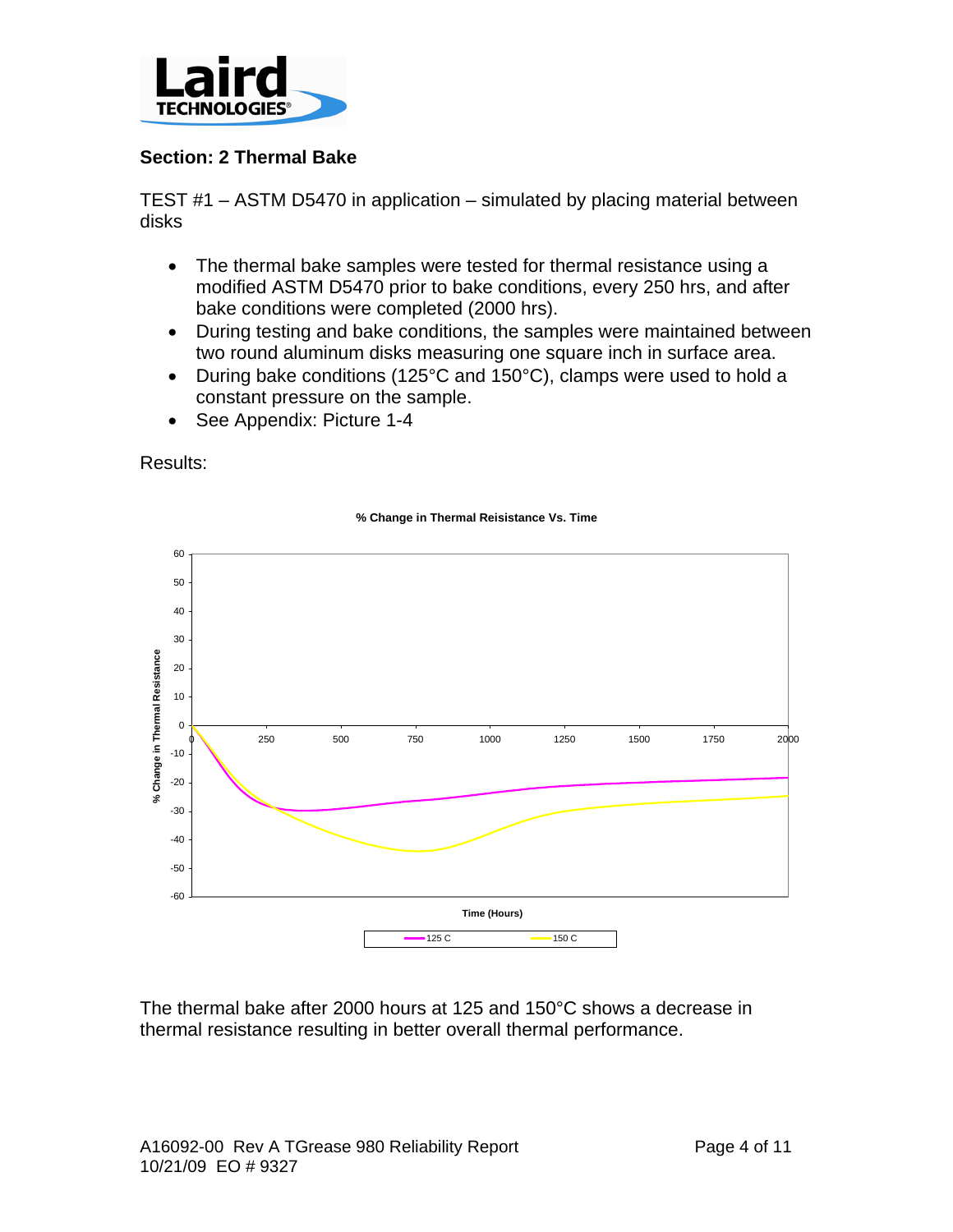

### **Section 3: Thermal Bake in a HAST Chamber**

TEST #1 – ASTM D5470 in application – simulated by placing material between disks

- The HAST samples were tested for thermal resistance using a modified ASTM D5470 prior to HAST conditions, every 250 hrs, and after HAST conditions were completed (2000 hrs).
- During testing and HAST conditions, the samples were maintained between two round aluminum disks measuring one square inch in surface area.
- During HAST conditions (85°C and 85% relative humidity in a HAST chamber), clamps were used to hold a constant pressure on the sample.
- See Appendix: Picture 1-4

Results:



#### **% Change in Thermal Reisistance Vs. Time**

The thermal bake after 2000 hours in a HAST chamber shows a decrease in thermal resistance resulting in better overall thermal performance.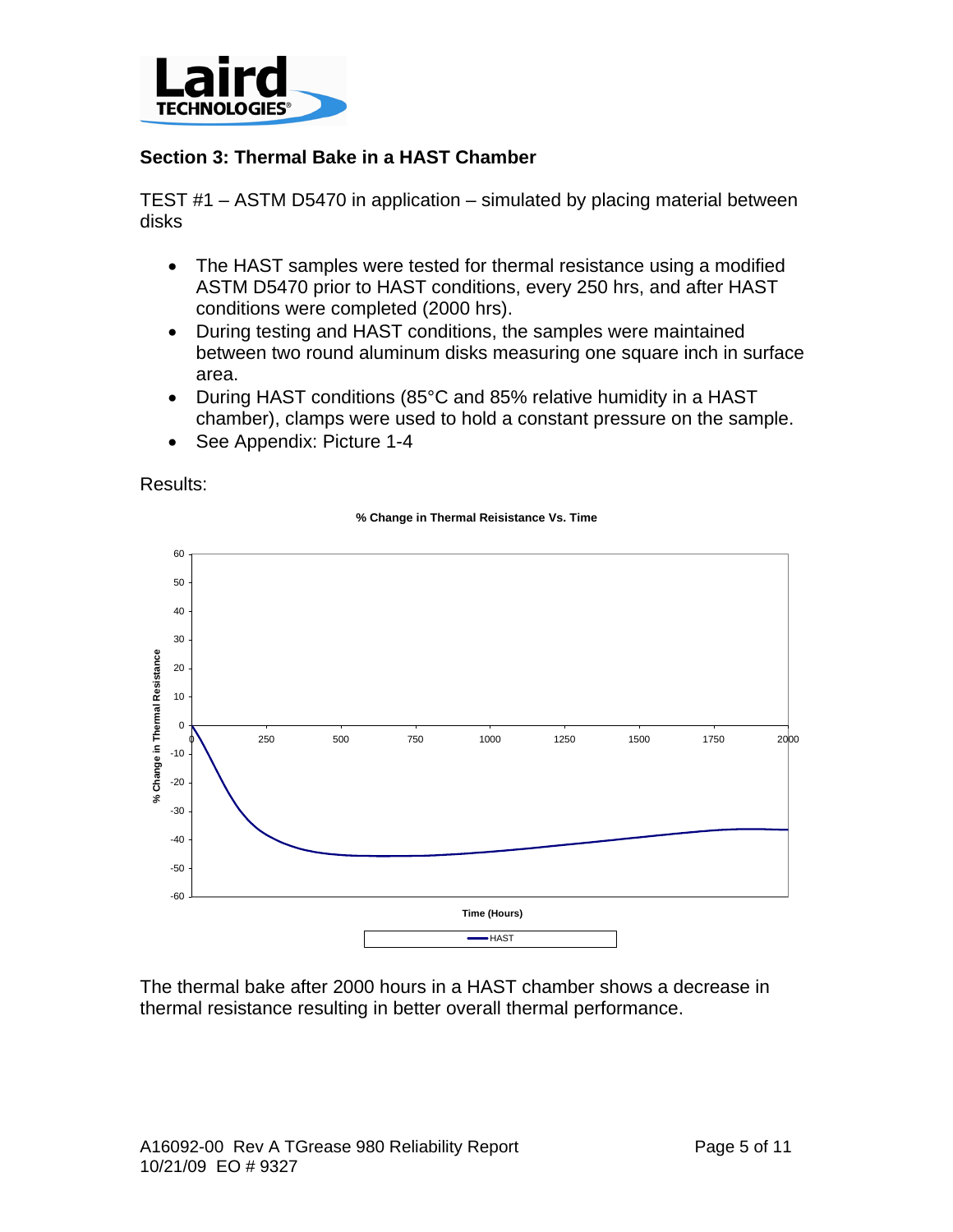

## **Section 4: Thermal Shock**

TEST #1 – ASTM D5470 in application – simulated by placing material between disks

- The thermal shock samples were tested for thermal resistance using a modified ASTM D5470 prior to thermal shock conditions, every 250 hrs, and after thermal shock conditions were completed (2000 cycles).
- During testing and thermal shock conditions, the samples were maintained between two round aluminum disks measuring one square inch in surface area.
- During thermal shock conditions (-55°C to 125°C, 1 cycle per hour), clamps were used to hold a constant pressure on the sample.
- See Appendix: Picture 1-4

Results:



#### **% Change in Thermal Reisistance Vs. Time**

After 2000 hours in a thermal shock chamber (-55°C to 125°C) there is a decrease in thermal resistance resulting in better overall thermal performance.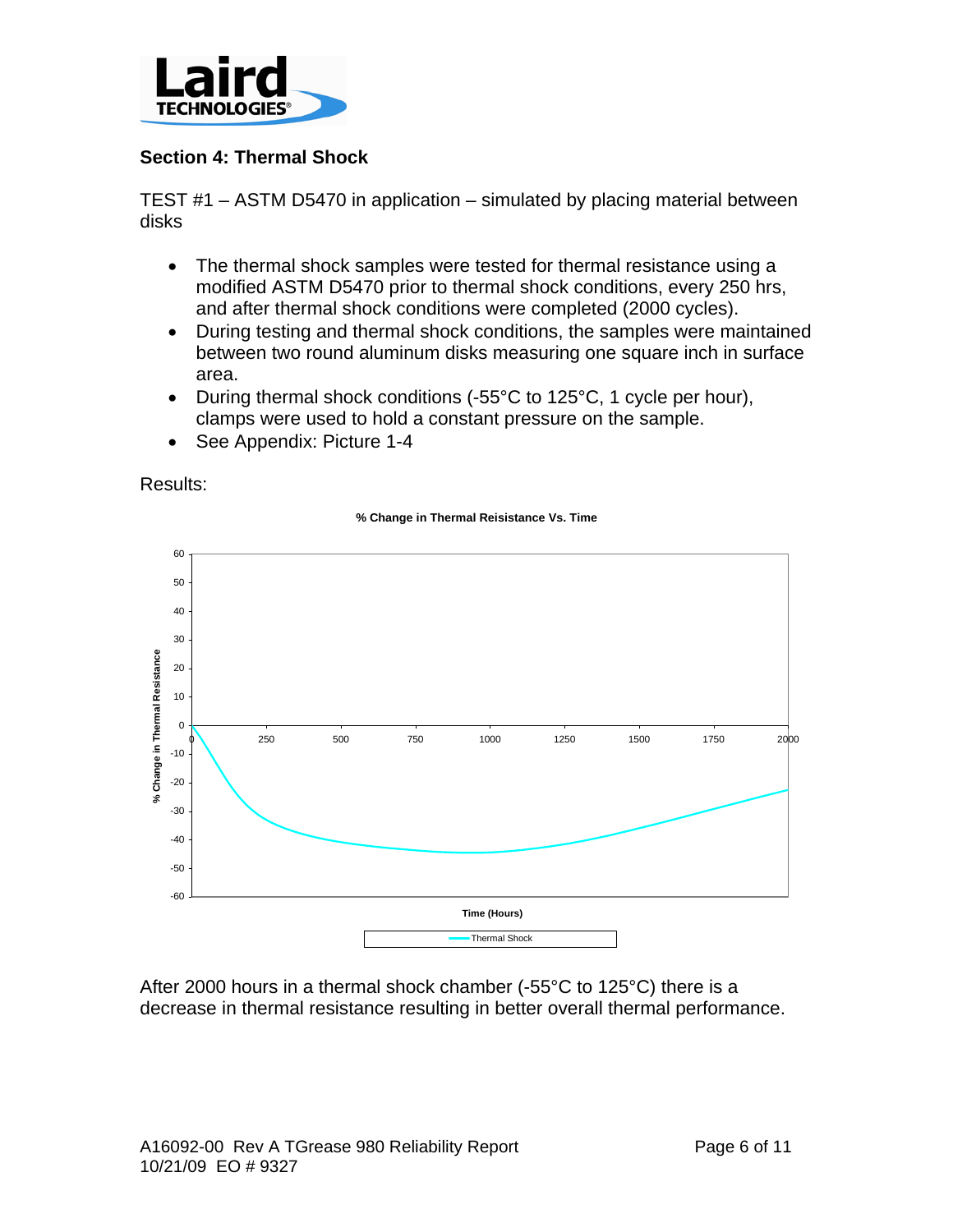

# **Section: 5 Thermal Cycling**

Test #1 – PC simulator

- The samples were thermally cycled using the Laird PC simulator.
- Test Condition was Room Temperature (25°C) to 125°C, one cycle every 12 minutes.
- The power was adjusted to cause the chip to reach 120°C.
- The tester was on/heating for 6 minutes, and off/cooling, for 6 minutes.
- Pressure was maintained at 20 psi.
- See Appendix: Picture 5
- •

Results:



The TGrease 980 material shows a slight increase in thermal resistance after 1560 cycles (~5%).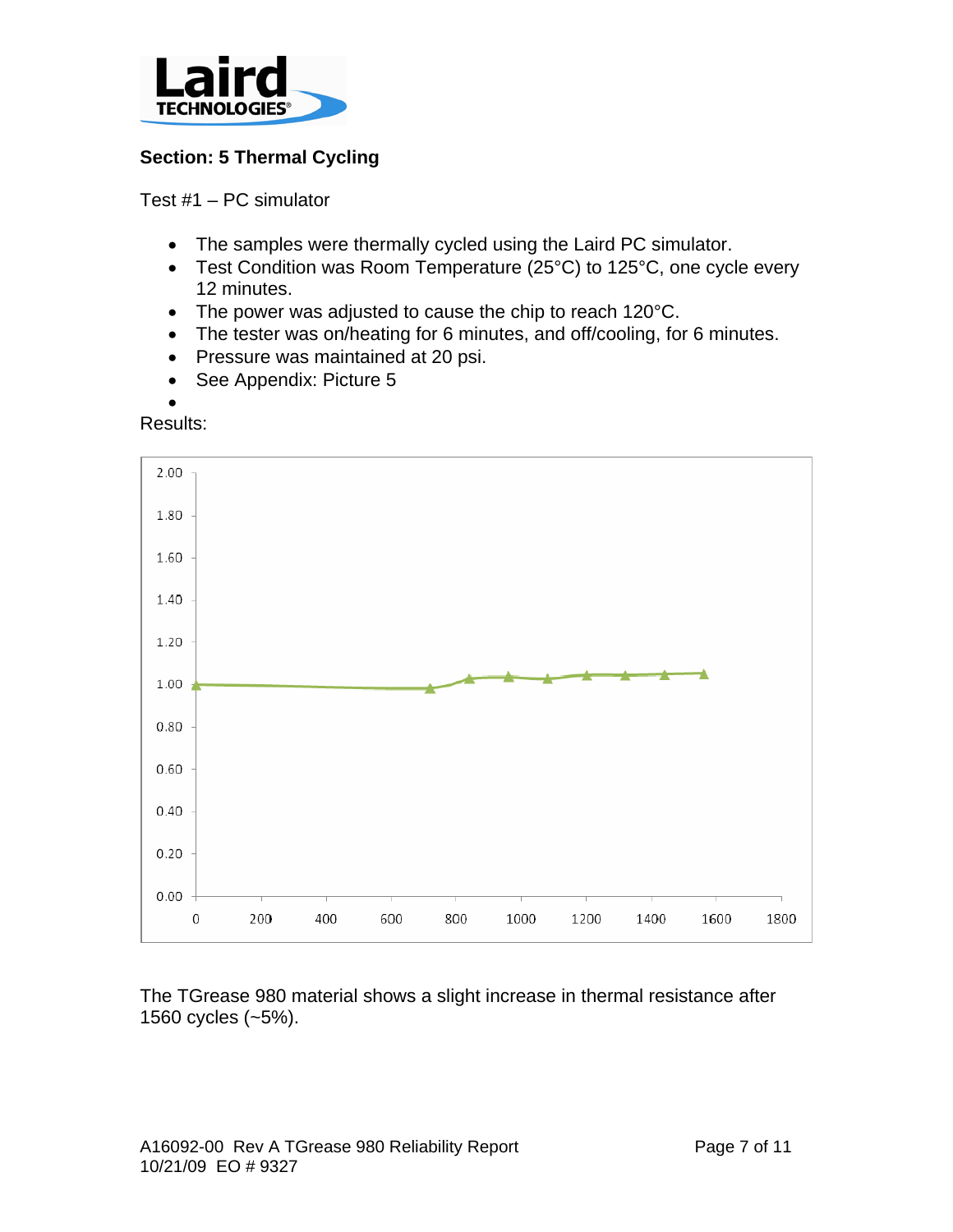

## **Section 6: Conclusion**

In all tests except for power cycling, Tgrease 980 shows a reduction in thermal resistance from time zero testing. Power cycling shows a 5% increase which is still within the expected performance level for Tgrease 980 and is within the tester error of 10%. Under the conditions tested Tgrease 980 can be considered reliable.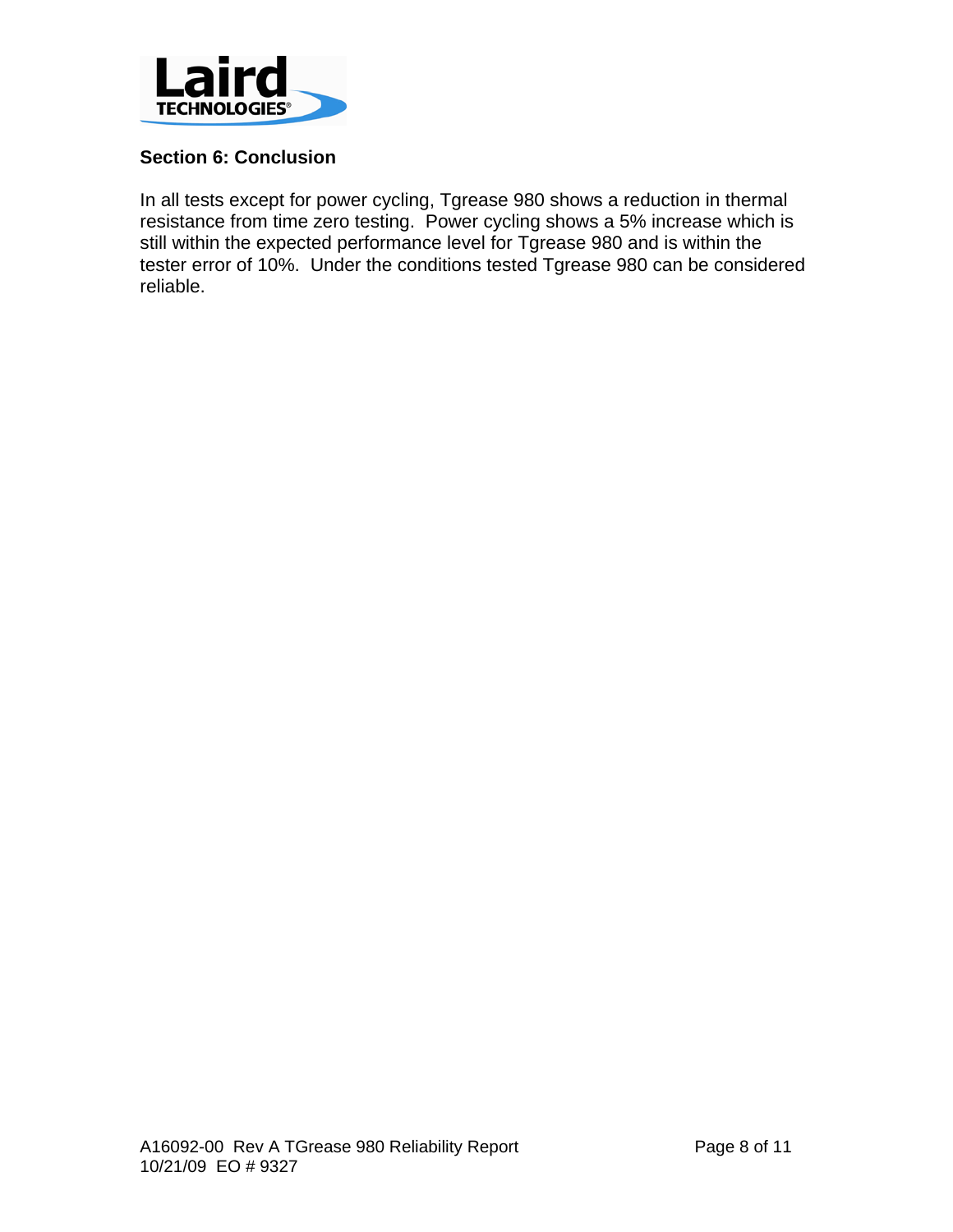

Appendix Picture #1 Aluminum disk used for reliability testing



Picture #2 Aluminum disks clamped with PCM between them

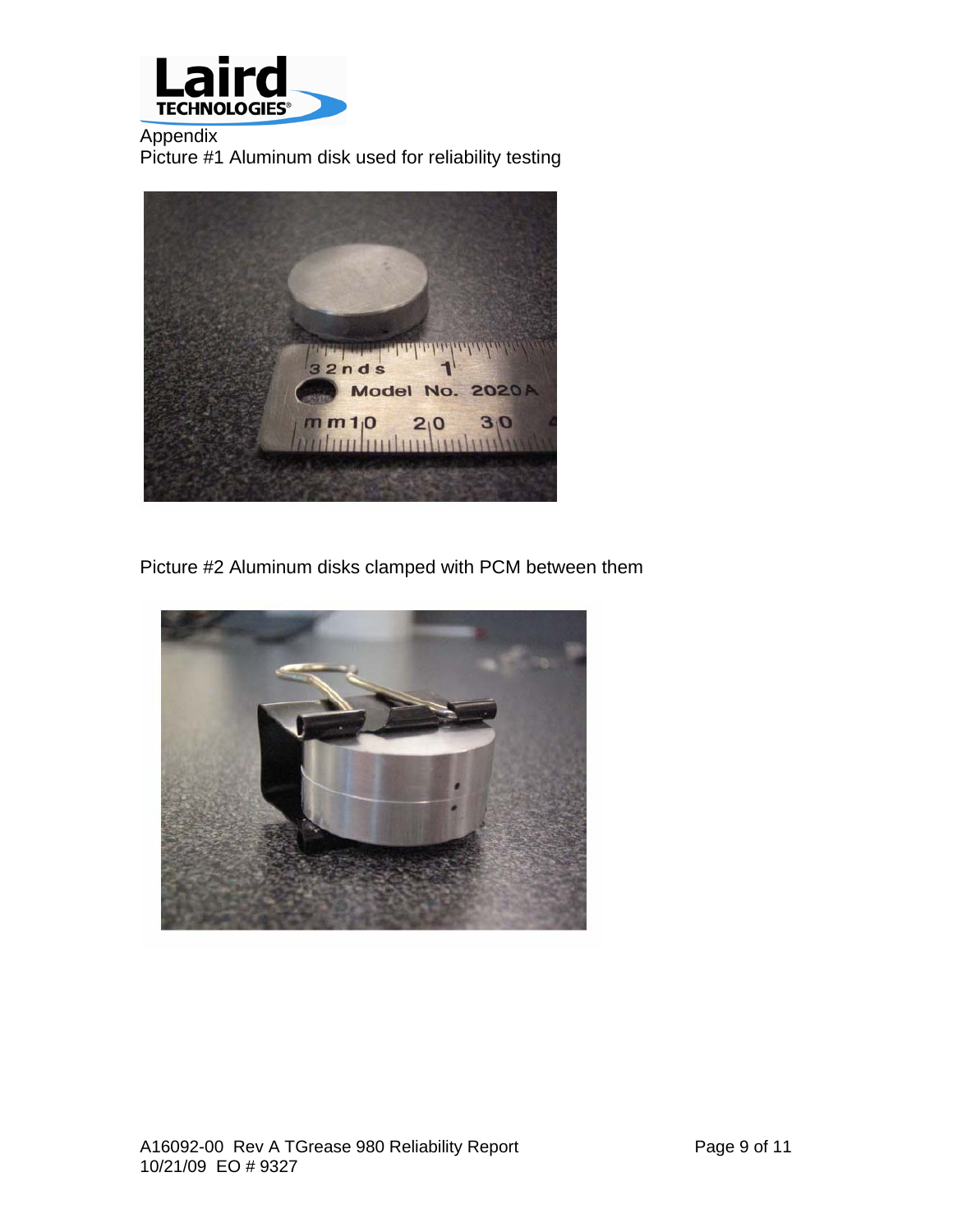

Picture #3 Close-up of the aluminum disks in the thermal tester



Picture #4 ASTM D5470 thermal resistance tester